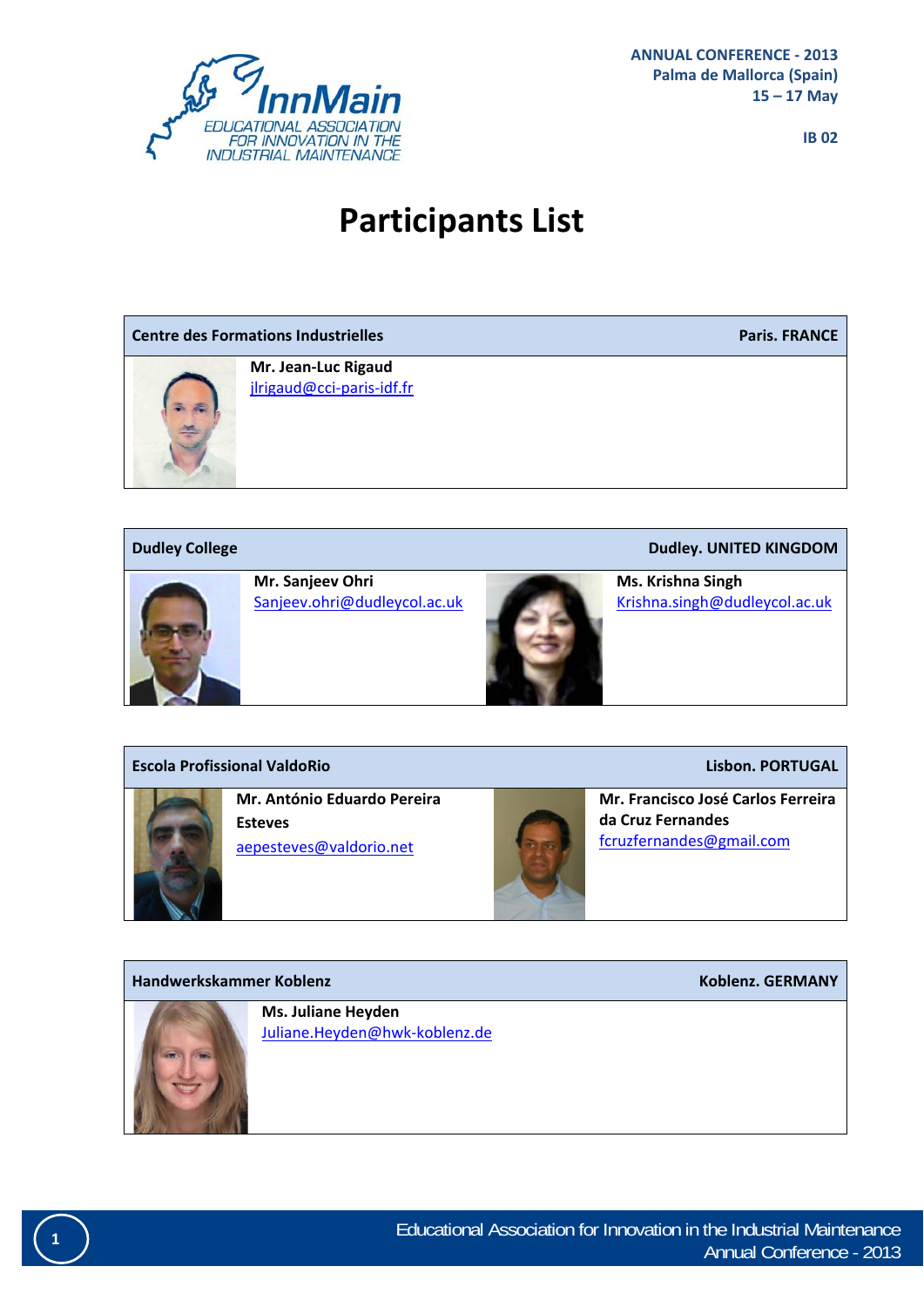

### **Izmit Teknik ve Ëndustri Meslek Lisesi Kocaeli. TURKEY**



**Mr. Özcan Bedel** ozcanbedel@hotmail.com



**Mr. Hasan Burçin Menteş**  burasmen@hotmail.com



| Lycée Isaac Newton |                                                                         | <b>Clichy. FRANCE</b>                                                       |
|--------------------|-------------------------------------------------------------------------|-----------------------------------------------------------------------------|
|                    | <b>Mr. Ronan Durand</b><br>ronan.durand@ac-<br>versailles.fr            | Ms. Evelyne Laroche-Joubert<br>evelyne.laroche-joubert@ac-<br>versailles.fr |
|                    | <b>Mr. Yannik Villleneuve</b><br>yannik.villeneuve@ac-<br>versailles.fr |                                                                             |

#### **Maintenance Education Consortium Breda. THE NETHERLANDS**



**Mr. René Strijbosch** R.Strijbosch@kpcgroep.nl



**Ms. Eveline Krätz** e.kratz@wcmec.nl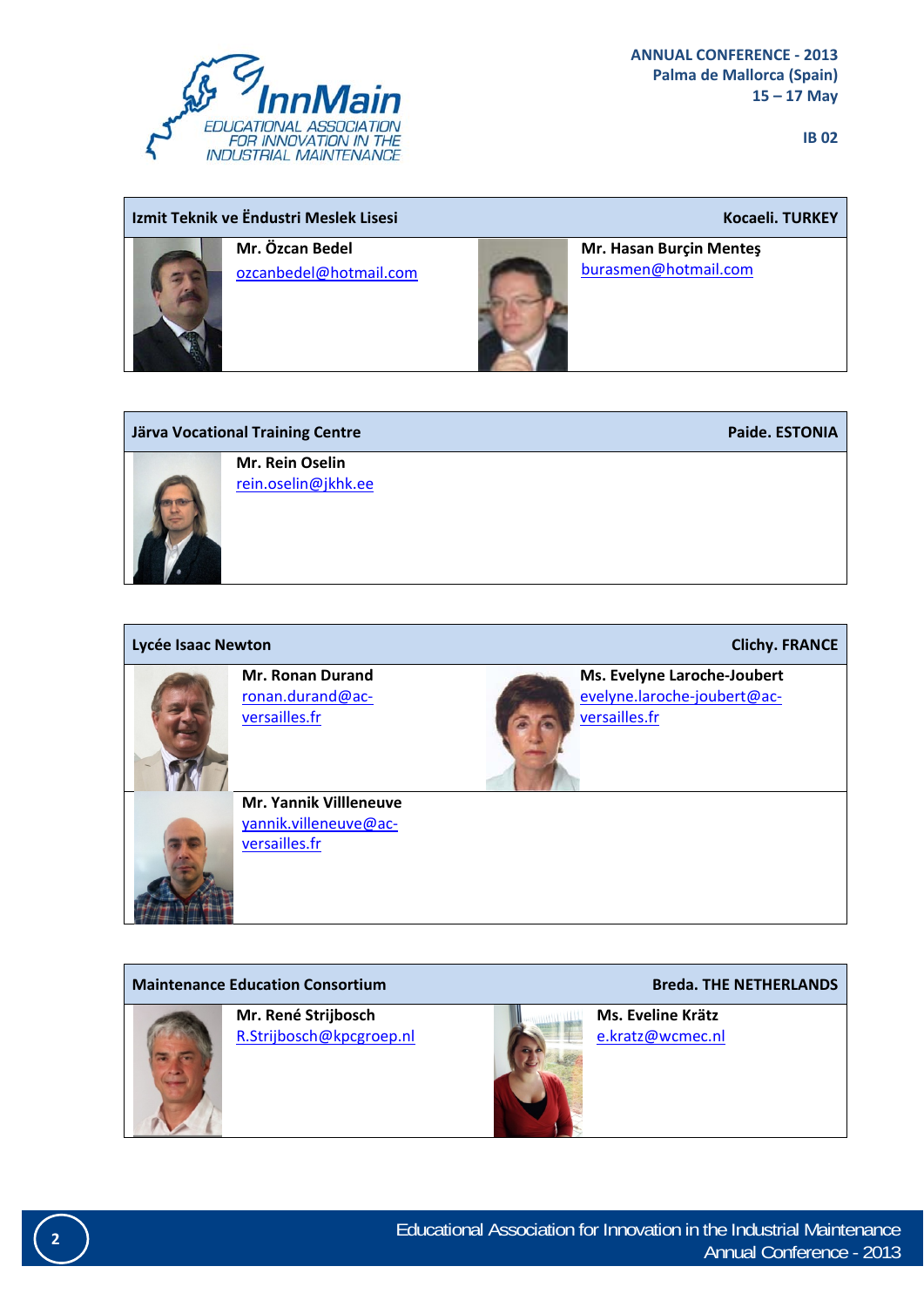

| <b>Markiezaat College</b> |                                         | Bergen op Zoom. THE NETHERLANDS     |
|---------------------------|-----------------------------------------|-------------------------------------|
|                           | Mr. Joost de Jong<br>J.deJongh@rocwb.nl | Mr. Wim Appels<br>w.appels@rocwb.nl |
|                           | Mr. Andries de Boer<br>A.Boer@rocwb.nl  |                                     |

#### **Meram Teknik ve Ëndustri Meslek Lisesi Konya. TURKEY**



**Ms. Tuğba Guvenç** tugba\_guvenc@hotmail.com



**Mr. Ömer Tezel**

tezelomer@gmail.com

### **SAVO Consortium for Education Kuopio. FINLAND**



**Mr. Ari Tolvanen** ari.tolvanen@sakky.fi

## **Teknisk Erhvervsskole Center Copenhagen. DENMARK Mr. Kristian Stagis** kst@tec.dk **Ms. Charlotte Lundius** cl@tec.dk